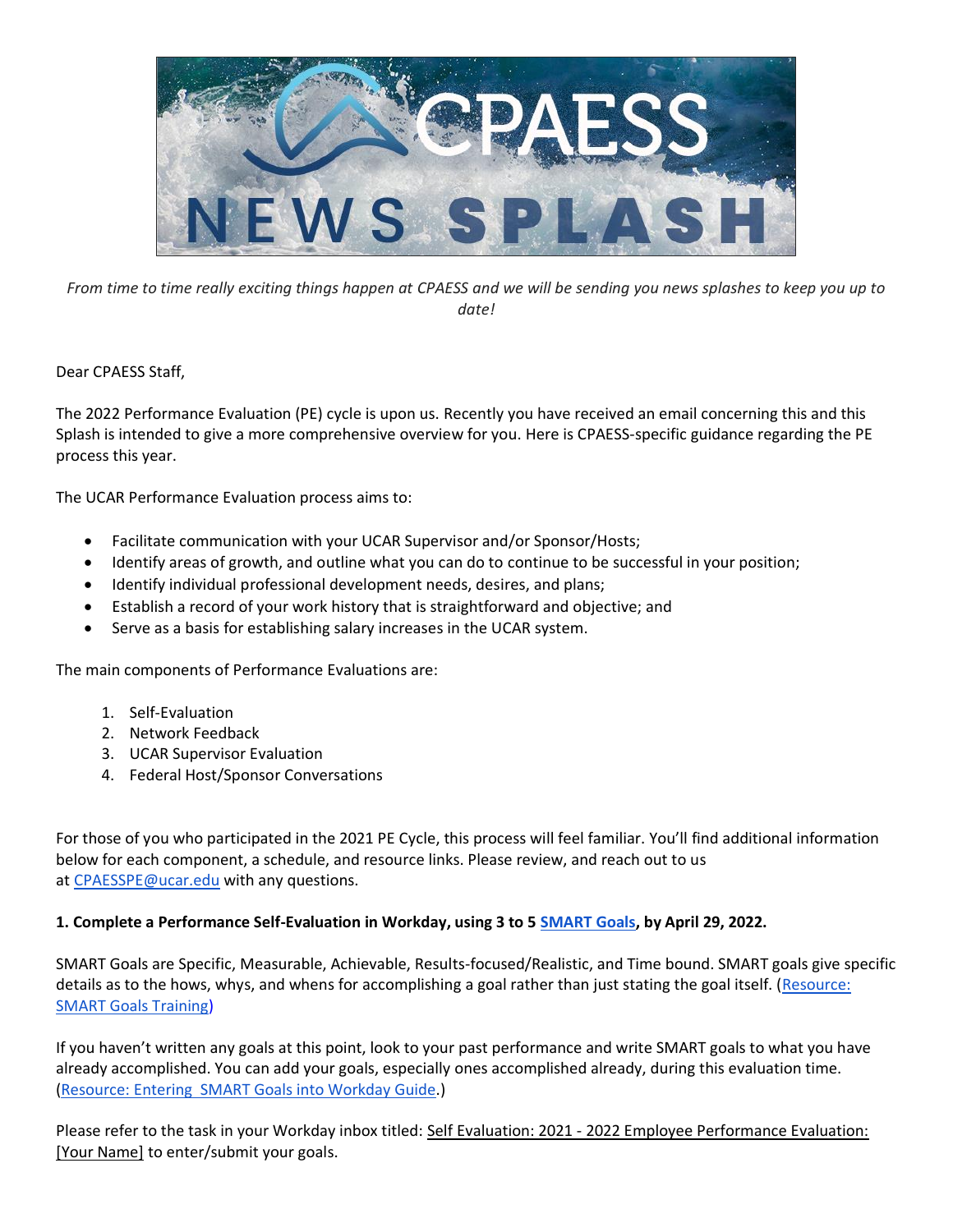#### **2. Request Network Feedback from 3-5 people ASAP**

# **\*\*Network Feedback will be due from your contacts by April 29, so please be sure to solicit/request feedback ASAP.\*\***

Network Feedback is a great way to solicit feedback and insight from other people you work with aside from your Sponsor/Host or UCAR Supervisor. This is intended to be from someone other than the individual who gives you daily technical and scientific direction. This could be a peer, co-worker, or anyone you work with closely.

All Persons providing Network Feedback are asked to choose if they agree to having their feedback shared directly/verbatim.

To **request** Network Feedback from a:

- UCAR employee Send the names of the UCAR staff you would like to solicit feedback from to the CPAESS PE Team at [cpaesspe@ucar.edu](mailto:cpaesspe@ucar.edu)
- Non-UCAR Employee Follow this email process: 2022 [Template for Soliciting Network Feedback from Non-](https://docs.google.com/document/d/1aIaRpRthgQ9p5C-8CICQo8nGuAZjIlWi_31nNIlxBTk/edit?usp=sharing)[UCAR Persons](https://docs.google.com/document/d/1aIaRpRthgQ9p5C-8CICQo8nGuAZjIlWi_31nNIlxBTk/edit?usp=sharing)

# **3. Federal Host/Sponsor Conversations**

# **UCAR Supervisors will collect feedback from your Host/Sponsor for input on your project(s) performance.**

To maintain transparency, below is the list of questions that will be asked of your host(s):

- What were the project or CPAESS employee's strengths/most impactful contribution(s)?
- How has the CPAESS employee helped meet important programmatic or project goals for the upcoming year?
- What would be a stretch goal/effort?
- Where are opportunities for growth and development?

It is important to note that your UCAR Performance Evaluation includes input from you, Network Feedback received, and where appropriate, input from Sponsor/Host conversations.

All staff will have the opportunity to discuss their evaluation with their UCAR supervisor and provide comments on the final version of their PE.

#### **What are the timelines?**

| <b>Action</b>                                | Date        | <b>Comments</b>                                                                            |
|----------------------------------------------|-------------|--------------------------------------------------------------------------------------------|
| Request Network Feedback from 3-5<br>people. | <b>ASAP</b> | Use of the template is highly encouraged. Feedback<br>responses due to CPAESS by April 29. |
| Complete self-evaluation in Workday.         | 4/29/2022   | Submission of your self-evaluation will route it to your<br>UCAR supervisor.               |